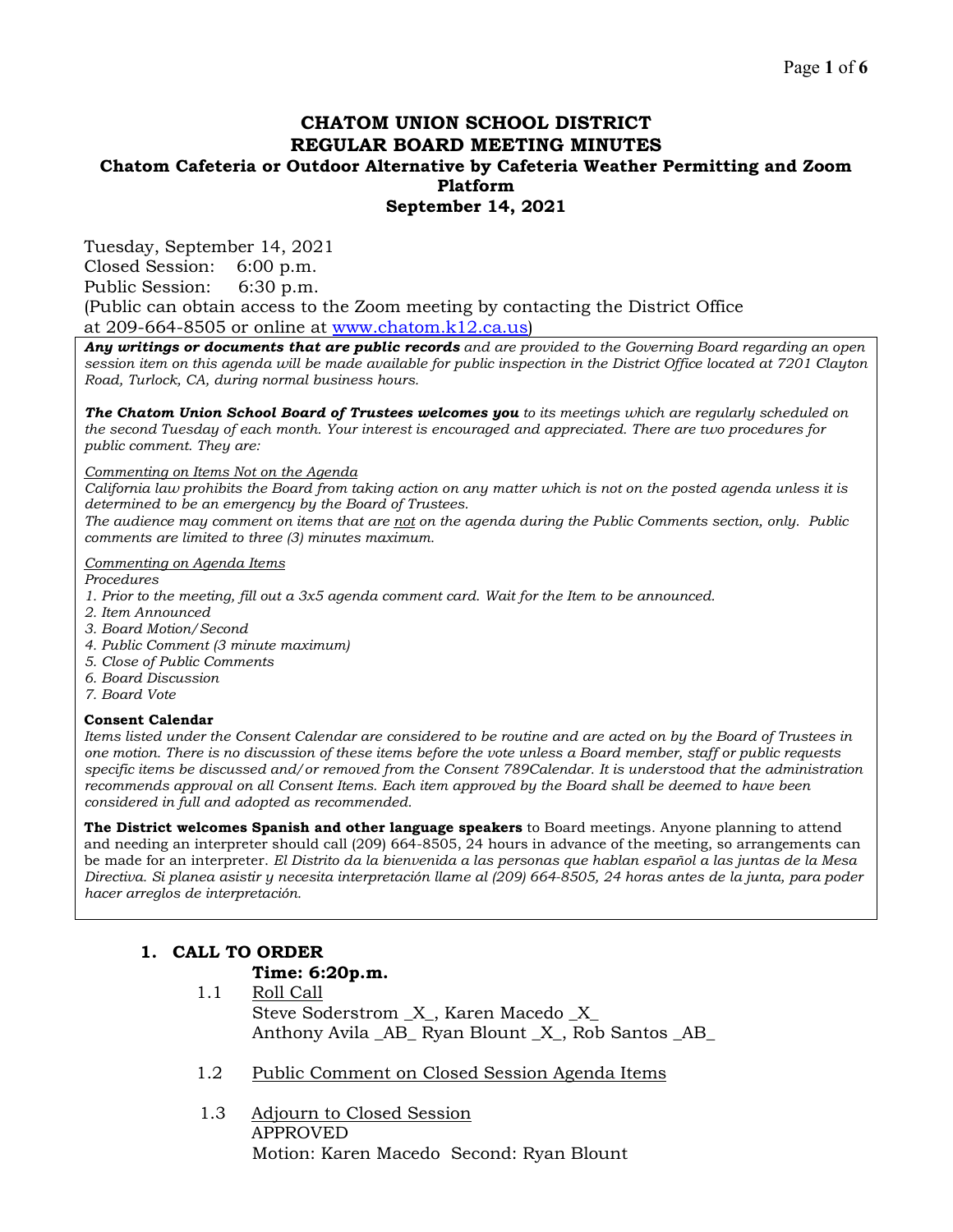## Vote: Ayes 3 Noes 0 Abstentions 0

## **2. CLOSED SESSION**

*Disclosure of Items Discussed in Closed Session (Gov. Code 54947.7)*

- 2.1 Public Employee Appointment
	- (Gov. Code 54957 and 54954.5 (e)
		- 2.1.1 Custodian (4) hours
		- 2.1.2 Custodian (5) hours
		- 2.1.3 Food Service Cafeteria District Coordinator
		- 2.1.4 Food Service Cafeteria Site Coordinator
		- 2.1.5 Food Service I (5) hours
		- 2.1.6 Food Service II (8) hours
		- 2.1.7 Family Literacy Coordinator
		- 2.1.8 G.A.T.E. Coordinator
	- 2.1.9 Home Hospital Teacher (5) hours per week as needed
	- 2.1.10 Mountain View Sports Program
		- 2.1.10.1 Athletic Director
			- 2.1.10.2 Soccer Coach
			- 2.1.10.3 Boys Basketball Coach
			- 2.1.10.4 Girls Basketball Coach
			- 2.1.10.5 Volleyball Coach

 2.2 Public Employees Discipline/Dismissal/Release/Non- re-election/Leaves of Absence/Resignation/Retirements

And Resolution Regarding Reduction or Discontinuance of Source (Gov.

Code 44949 (e) and Gov. Code 44955)

- 2.2.1 Resignation of Employee #09-14-21-01
- 2.2.2 Resignation of Employee #09-14-21-02
- 2.2.3 Resignation of Employee #09-14-21-03
- 2.2.4 Resignation of Employee #09-14-21-04
- 2.2.5 Resignation of Employee #09-14-21-05
- 2.3 Negotiations
- 2.4 Adjournment Back to Public Session

## **3. OPEN SESSION: CALL TO ORDER**

## **Time: 6:55p.m.**

- 3.1 Roll Call Steve Soderstrom \_X\_, Karen Macedo \_X\_ Anthony Avila AB Ryan Blount X, Rob Santos AB
- 3.2 Flag Salute The flag salute was led by Board President, Steve Soderstrom.

# 3.3 Report from Closed Session

Public Employee Appointment

- Custodian (4) hours- Alejandro Ornelas
- Custodian (5) hours- Alejandro Fernandez
- Food Service Cafeteria District Coordinator- Sierra Silveira
- Food Service Cafeteria Site Coordinator-Holding
- Food Service I (5) hours- Herondina (Dina) Pereira
- Food Service II (8) hours- Kasidi Barcelos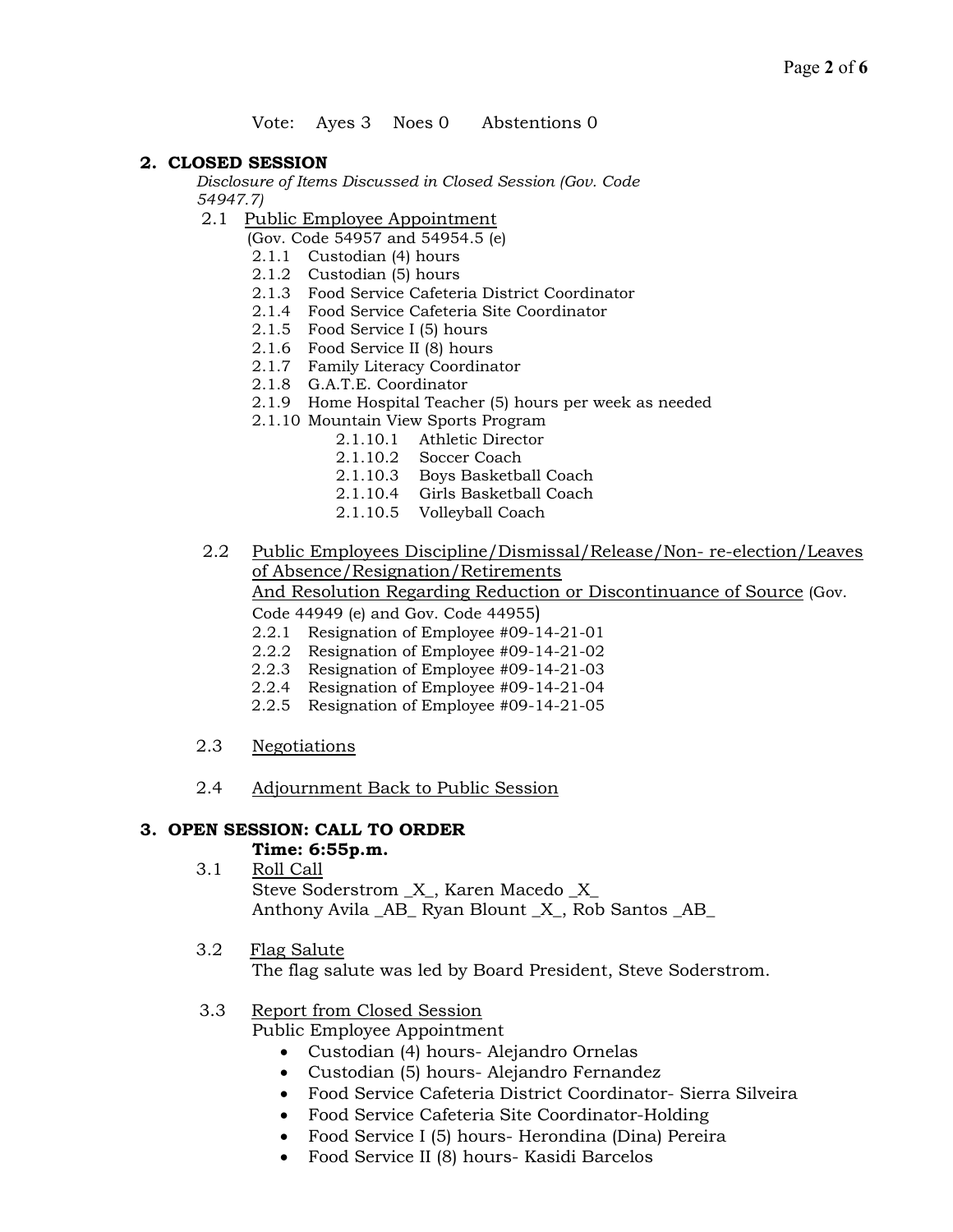- Family Literacy Coordinator-Pending
- G.A.T.E. Coordinator- Pending
- Home Hospital Teacher (5) hours per week as needed-Pending

Mountain View Sports Program

- Athletic Director- Steve Lewis, until filled
- Soccer Coach- TBD
- Boys Basketball Coach- Jason Rosalia
- Girls Basketball Coach- Nicholas Olvera
- Volleyball Coach- Isabel Haley/Elizabeth Borelli

The Board gave authority to the Superintendent to hire time sensitive positions under the direction of the Board President or Board Representative

Public Employees Resignation

- The Board approved the resignation of the following:
- Resignation of Employee #09-14-21-01
- Resignation of Employee #09-14-21-02
- Resignation of Employee #09-14-21-03
- Resignation of Employee #09-14-21-04
- Resignation of Employee #09-14-21-05

## 3.4 Approval of Agenda

APPROVED Motion: Karen Macedo Second: Ryan Blount Vote: Ayes 3 Noes 0 Abstentions 0

## **4. CONSENT CALENDAR**

- 4.1 Board Minutes
- 4.2 Fiscal Services Warrants/Payroll
- 4.3 Declaration of Obsolete Items
- 4.4 Collection of Developer Fees (if any)
- 4.5 Religious Release with Mitchell Church for Chatom Elementary and Mountain View Middle School Religious release with Mitchell Church for Chatom Elementary and Mt. View Middle School was approved to continue for the 2021-2022 school year along with the "First Priority" lunch club at Mt. View.

APPROVED Motion: Ryan Blount Second: Karen Macedo Vote: Ayes 3 Noes 0 Abstentions 0

## **5. PUBLIC COMMENT/RECOGNITION/COMMUNICATION**

5.1 Anonymous Corporate Donation Valued at Approximately \$46,000 Although the donation began as anonymous, the District was later given permission to share the corporate name. Chatom Superintendent, Mrs. Olvera, shared with the Board that the phenomenal donation came from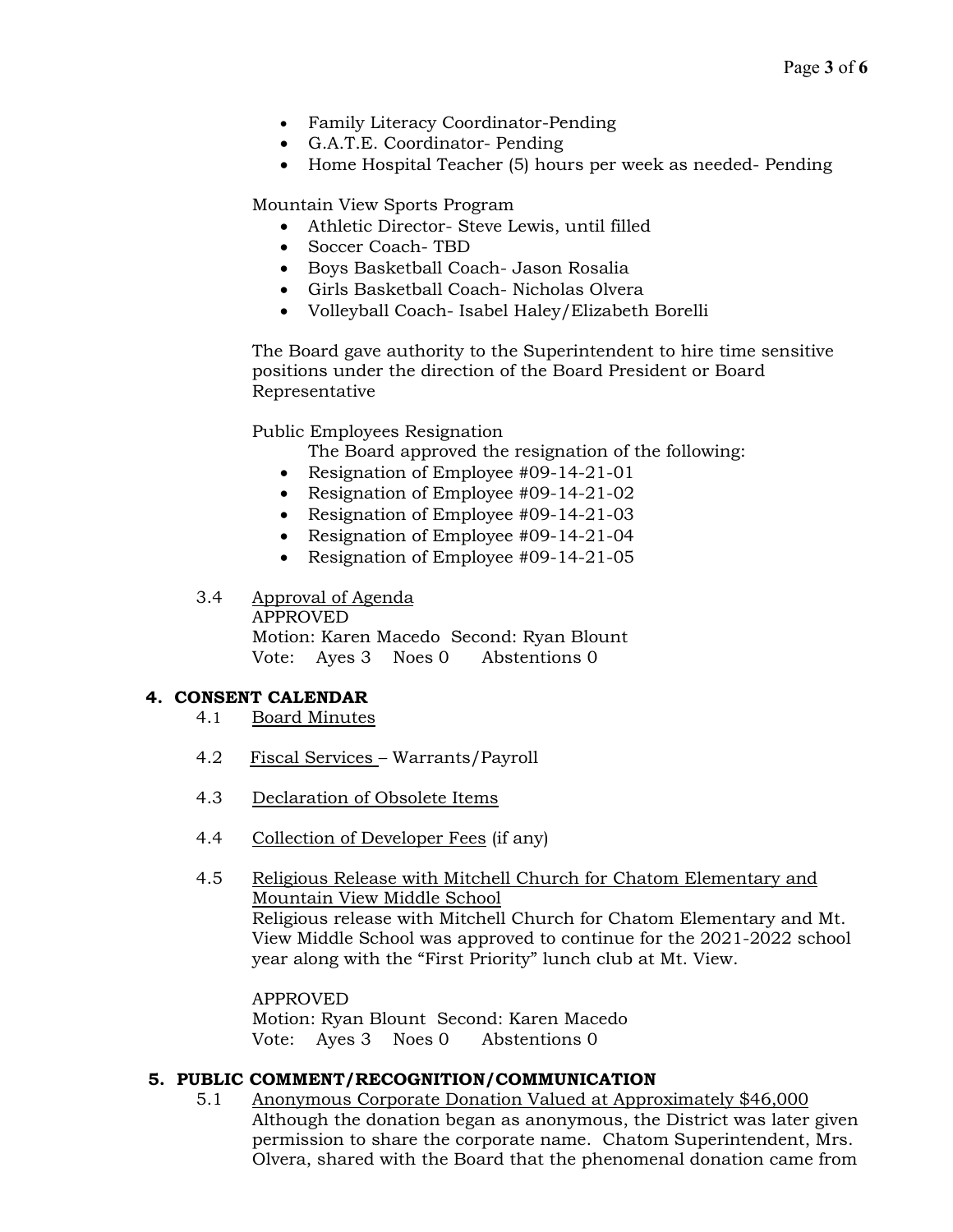Amazon. Cherise shared the list of a few items that were included in the donations valued at approximately \$46,000. Chatom is very grateful and thankful for the donation.

Staff member, Beth Haile, spoke to the Board regarding her concern of the mandated vaccines for staff and students. She asked the Board where they stood regarding implementing such mandates if the State announces the policies. The Board responded that at this time, the Board has no current or future plan to implement mandates that don't have testing options for staff or students if given the option. The Board shared that there is currently no State mandate that they are aware of for mandated vaccines.

## **6. INFORMATION**

6.1 Calendar of Events

Chatom Elementary Principal, Sara Cruz, reported that the Halloween Carnival is on Saturday, October 23, 2021 from 1:00p.m.-5:00p.m. More information will be shared out as the date approaches.

## 6.2 Board Financial Summary Report

Business Manager, Kelly Machado, went over fund balances, income expenditures and ending balances as of August 31, 2021. She stated that no resource is negative and the closing of end-of-year transfers will happen at the end of the day on September 14, 2021.

## 6.3 Program Reports:

Chatom Elementary School

Chatom Principal, Sara Cruz, shared the upcoming events for Chatom including a PTC meeting that wrapped up before the Board meeting, Chatom picture day on September 23rd, progress reports being sent home on September 24th and Spirit Day held on every Friday. She also shared that she is excited for staff and students to start a normal school year with 5 days in-person learning. This year Chatom has the return of the afterschool C.A.R.E program and transportation. Mrs. Cruz reported that the black top asphalt by the  $3<sup>rd</sup>$  -5<sup>th</sup> grade wing was completed over the summer and the students were excited to use the new striped activities. She addressed that intermediate classrooms received Smartboards that were donated by LWC and she is in the process of purchasing more for additional grade levels.

Mt. View Middle School

Mt. View Principal, Mr. Lewis, reported that the back-to-school night event went well, and it was great to see parents back on campus. He informed the Board that teachers were present for inperson presentations, and they also sent out recorded presentations for those who were unable to make it to the site. He reported that the linguica BBQ fundraiser, that also occurred the same night as the back-to-school night, was very successful. It was very special to see the community come together to help Mt. View. They raised approximately \$1,800 that evening. Mr. Lewis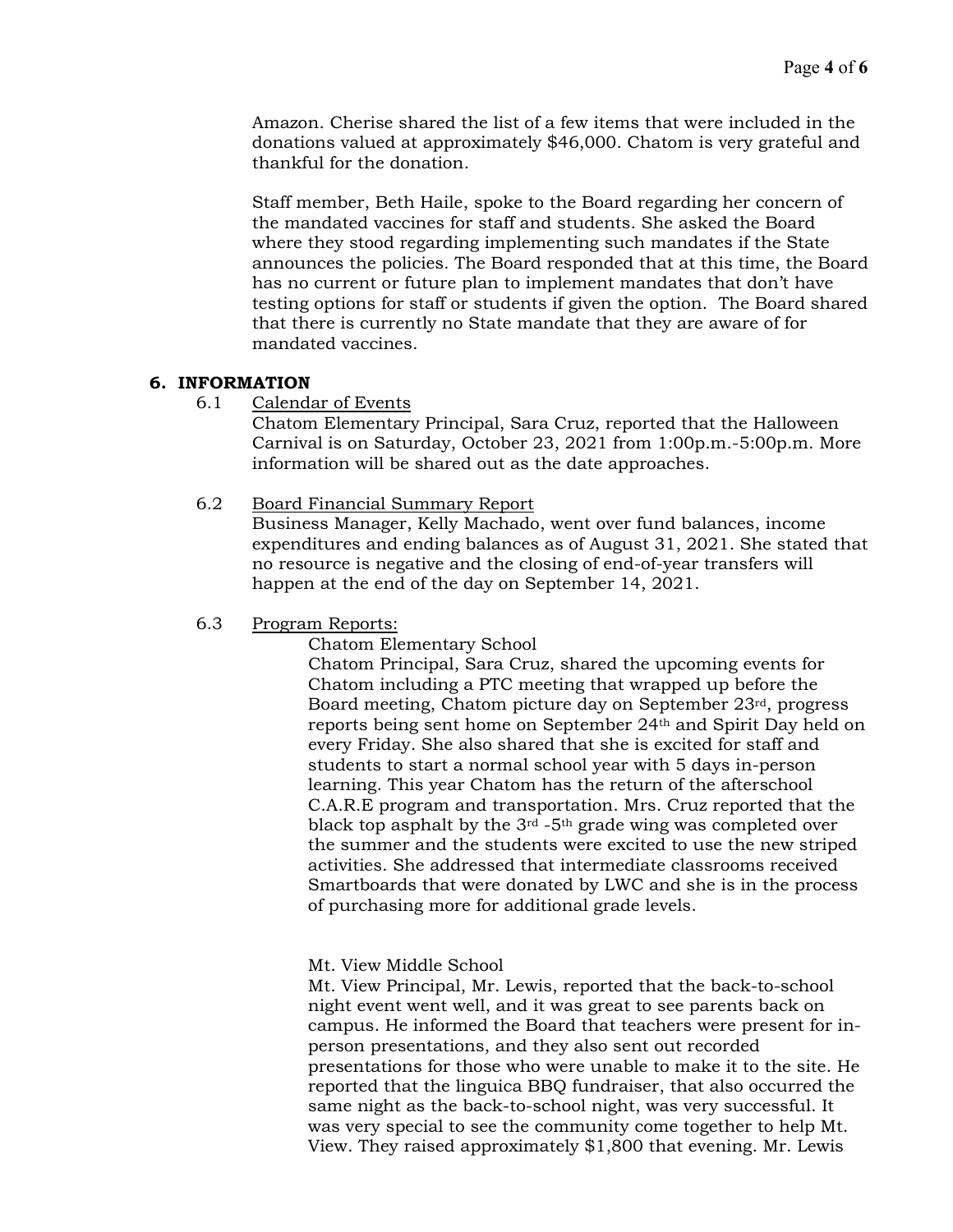thanked the Board for approving the athletic staff recommendations. Mt. View had its first Summit Day/Rally on September 3rd. It was great for both staff and students to experience having rallies again and feel the normalcy. Sport trips are being organized and many students and families are also looking forward to the return of the sport seasons. Mr. Lewis stated that there was a lot of participation this year with Student Body elections. He shared about the technology and new devices that are set up around campus to support students. He finished stating that it is nice to talk about events that are finally up and running like it had been prior to COVID.

## Chatom State Preschool

Preschool Director, Mrs. Nunes, shared that they were unable to have a meet and greet at the beginning of the school year because they were not able to have parents in the classroom. She stated that the first few days of class went well, and the children responded well with their separation anxiety especially those who have never been away from the parents or attended another preschool before. The preschool program will continue to offer child development to the program staff to implement further guidance for families and students.

## Chatom Union School District

Chatom Superintendent, Mrs. Olvera, reviewed the enrollment numbers for both school sites as of September 1, 2021. She reported that C.A.R.E, transportation, and enrichment programs are underway and will be available for students when they begin school. Although there has been a spike in the County with covid positive cases, the District is doing well with no cases reported July-August 5th. As of August 6th- September 3rd there were 5 positive cases reported District wide. Some of the exposures occurred during the summertime therefore no exposures were presented. Mrs. Olvera also provided a COVID-19 update that included the new mask mandate, exposure guidance, and the new modified quarantine schedule which requires testing twice a week to return to class. Other quarantine schedules have been reduced from 14 days to 10 days for exposures for employees and students who are exposed outside of the school setting.

# **7. ACTION**

- 7.1 Consider Approval of Foothill Horizons Contract for 6th Grade and 7th Grade Students APPROVED Motion: Ryan Blount Second: Karen Macedo Vote: Ayes 3 Noes 0 Abstentions 0
- 7.2 Consider Approval of Core Educational Program APPROVED Motion: Karen Macedo Second: Ryan Blount Vote: Ayes 3 Noes 0 Abstentions 0